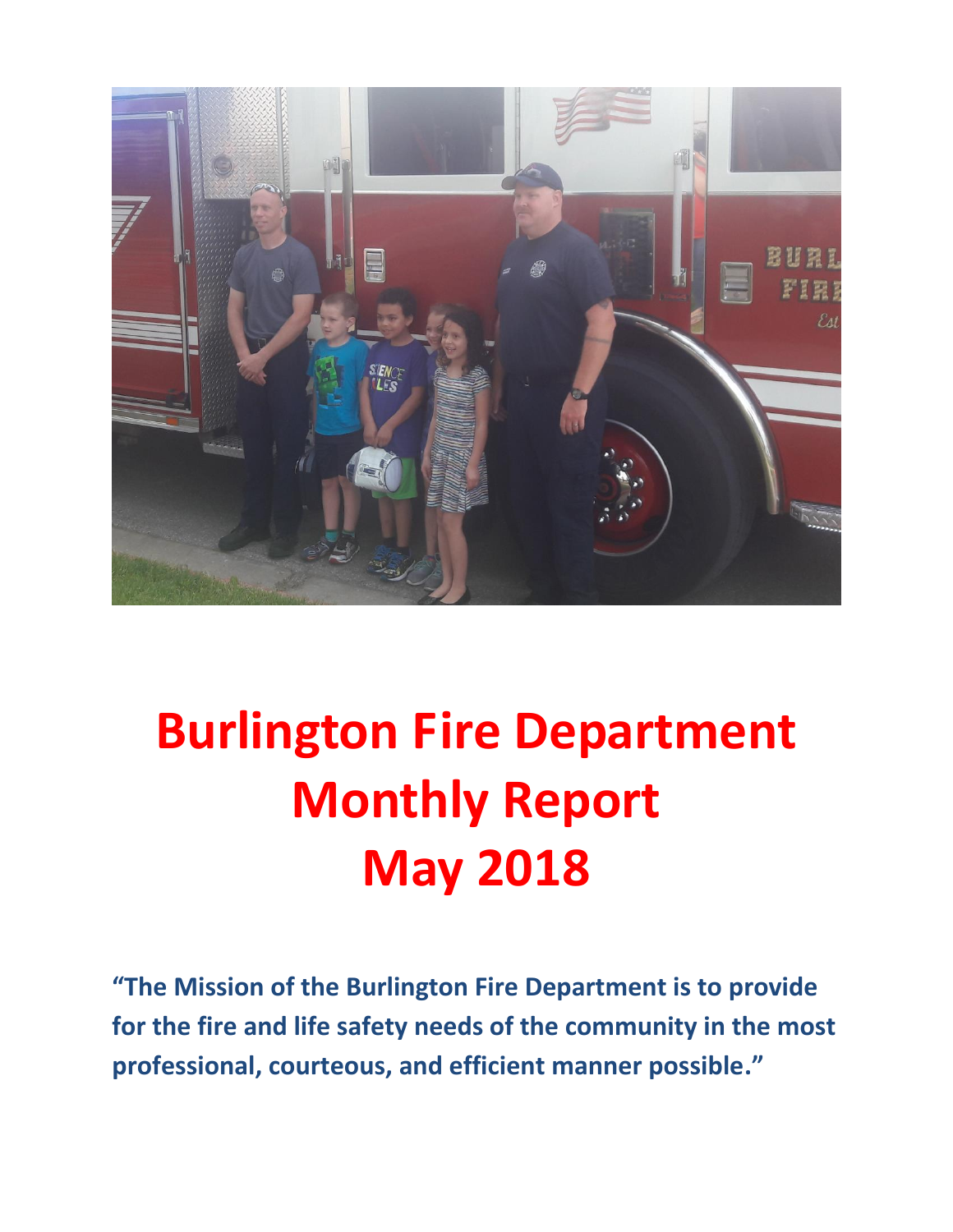### **Operations**

In May, the Burlington Fire Department set a monthly record with 481 calls for service (previous record was 479 calls). This gives us an average of 15.5 calls per day. 363 calls were in the city limits of Burlington. The average response time for emergency calls in the city limits was 5 minutes and 25 seconds. 42% of the calls were overlapping.

Crews have been completing our annual hose testing for all in-service fire hose. This process involves pressurizing the fire hose to the maximum pressure (200-400 psi) and inspecting for damage. Detailed records are maintained for each section of fire hose including the purchase date, any repairs made, and annual test results.



**Figure 1 - Major Incident Types (May 2018)**

### **Fire Prevention**

Crews installed 9 smoke detectors in May. They provided fire prevention education to 454 adults and 75 children at various events. Pre-fire plans were completed for several occupancies including Pizza Ranch, Stonegate Village Apartments, and the Hampton Inn.

Fire Marshal Crooks participated in Tri-State Radio's active shooter/school safety round table discussion at the Bent River Brewery. He also witnessed alarm and sprinkler tests, reviewed plans, and completed several inspections including Teriyaki Madness, the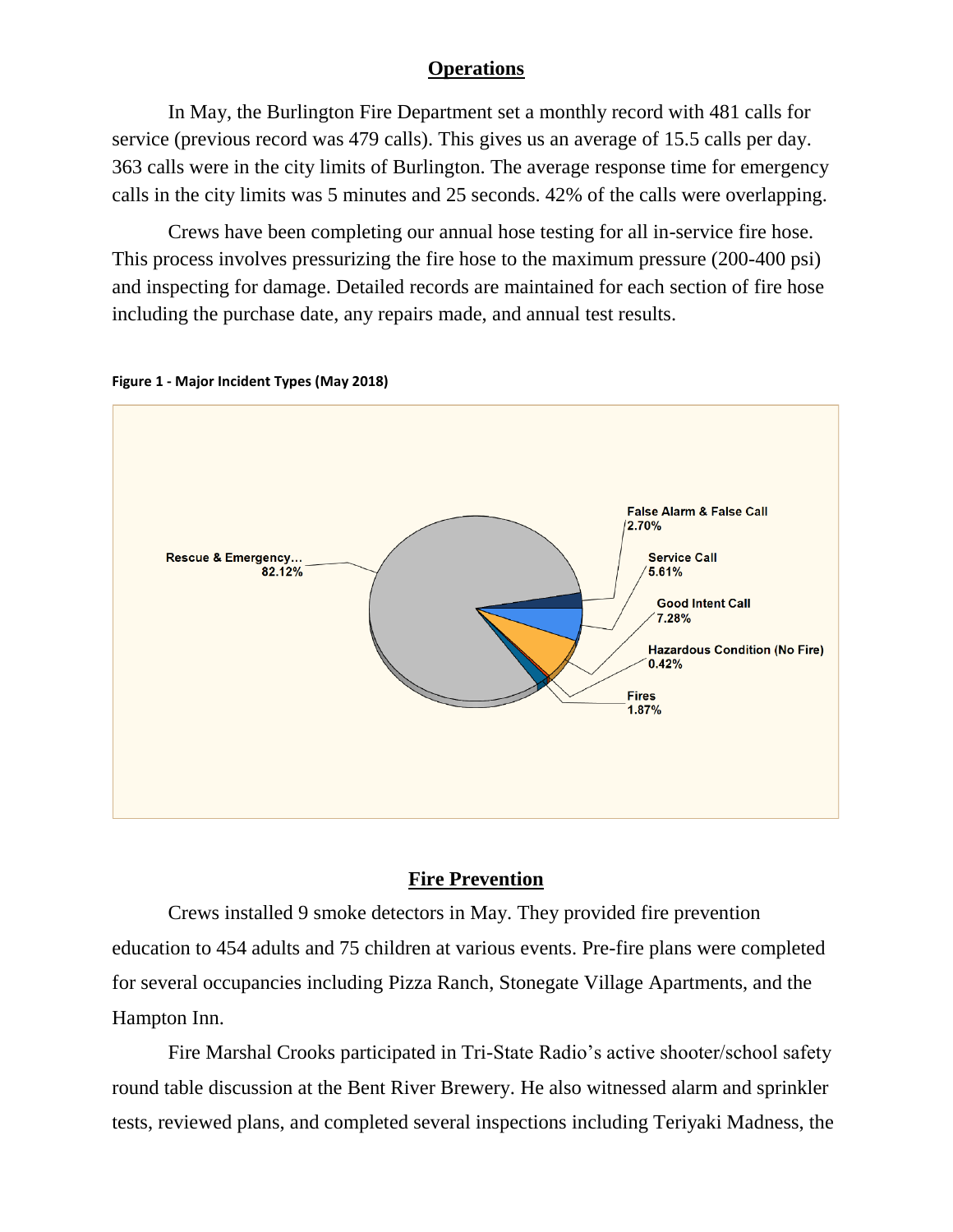new Burlington Police Department, and Valley Propane.

Lieutenant Sneller conducted a juvenile firesetter intervention in May. This program provides an option, short of utilizing the legal system, to mitigate juvenile firesetting behavior. The Department has five members that have received the training necessary to provide this intervention.

### **Training**

There were 836 hours of training completed in May including an 8-hour propane emergencies class that was held on each shift. There were also several hours of EMS formal education held on each shift.



### **Other Activities**

- Crews participated in the Health Fair for employees of Case New Holland.
- Crews spent several hours cleaning up the river front area when the flood waters receded.
- Several department members participated in a "Bootcamp" workout in memory of West Burlington Firefighter James "Franco" Franciskovich.
- Crews provided a fire extinguisher class for employees of Hope Haven.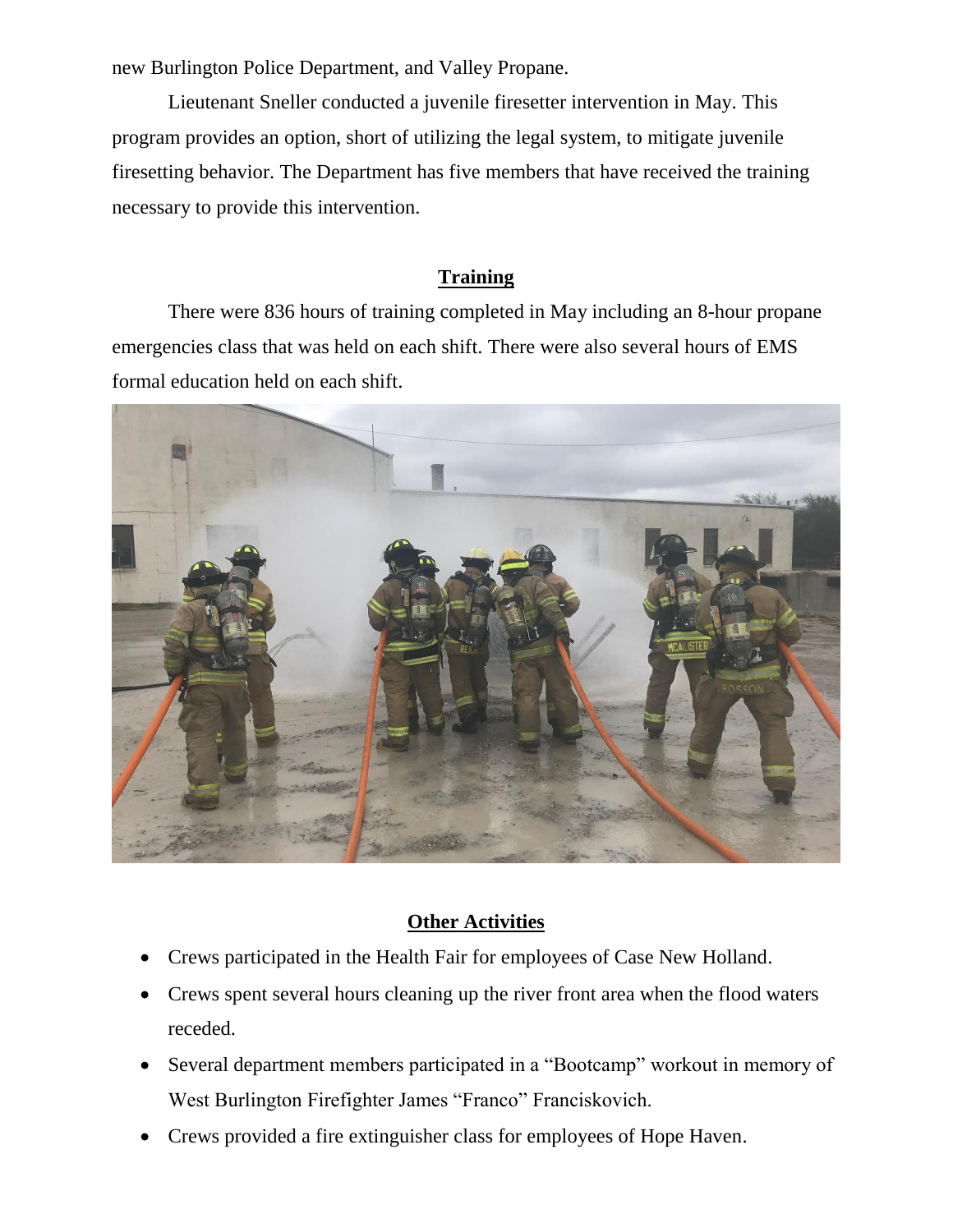- An SCC Student began an internship with Billing Manager Dana Hunter.
- Fire Marshal Crooks and Battalion Chief Bullinger attended the *Our Community Listens* training.
- Firefighter Powers, Firefighter Howard, and Chief Trexel along with members of the Burlington Police Department formed an Honor Guard for an IAAAP Memorial event.
- Battalion Chief Bullinger and Chief Trexel attended the Des Moines County EMS Association meeting.
- Deputy Chief Ryan attended the Henderson County EMS Association meeting.
- Chief Trexel presented a Department update to the Burlington Kiwanis Club.
- Councilman Matt Rinker completed a 24 hour ride-along with the members of Shift 2.
- The Department accommodated up to 3 EMS (paramedic and EMT) students per day for clinical ride time.

2018 US fire statistics through June 12, 2018

- 1325 civilians have been killed in residential structure fires including 17 in Iowa
- 44 firefighters have died in the line of duty

Respectfully Submitted,

Matt Trexel

Fire Chief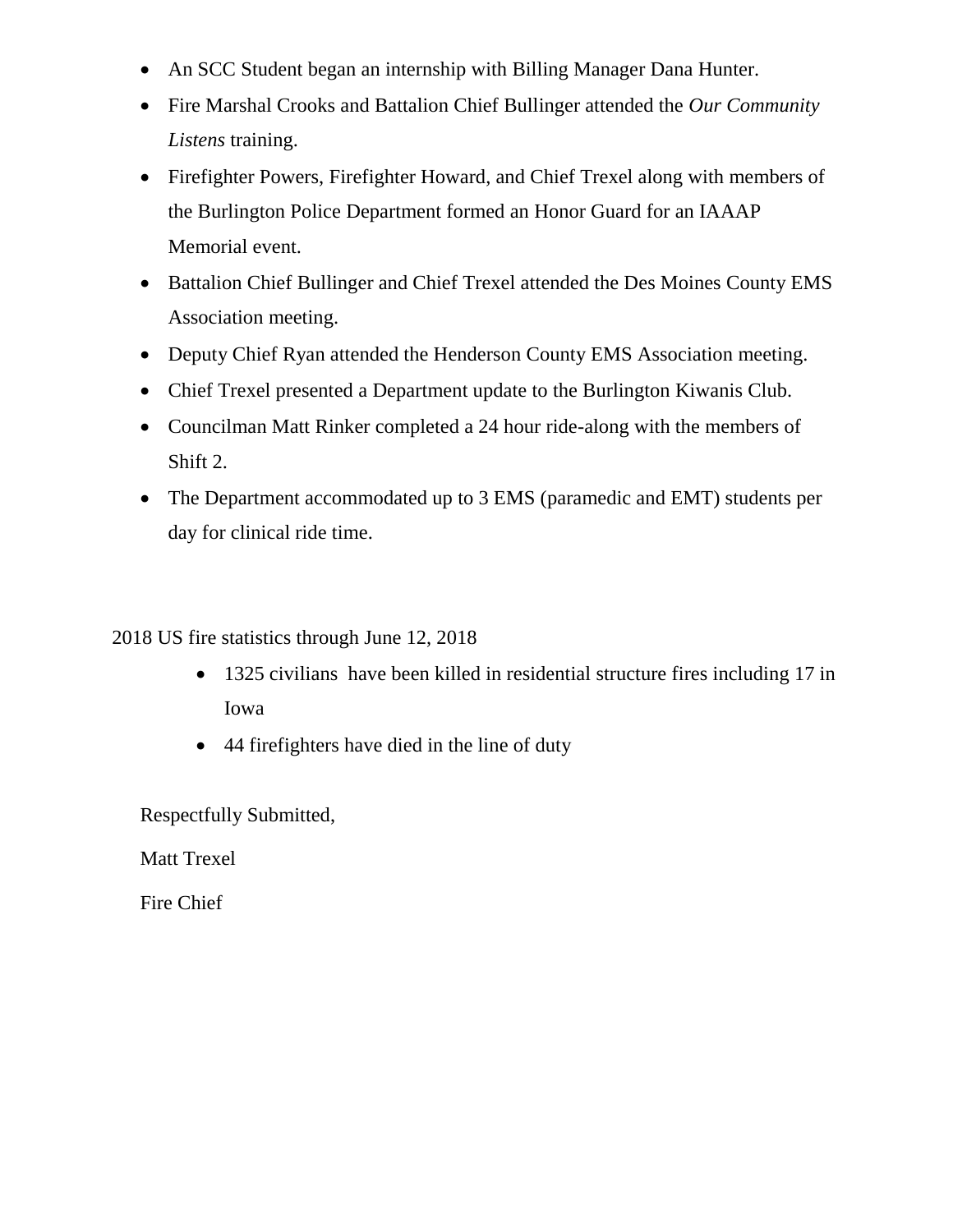Burlington, IA

This report was generated on 6/12/2018 12:22:34 PM

#### **Incident Statistics**

Start Date: 05/01/2018 | End Date: 05/31/2018

| <b>INCIDENT COUNT</b>                                                 |                                     |                                     |                                              |  |
|-----------------------------------------------------------------------|-------------------------------------|-------------------------------------|----------------------------------------------|--|
| <b>INCIDENT TYPE</b>                                                  |                                     | # INCIDENTS                         |                                              |  |
| <b>EMS</b>                                                            |                                     | 395                                 |                                              |  |
| <b>FIRE</b>                                                           |                                     | 86                                  |                                              |  |
| <b>TOTAL</b>                                                          |                                     |                                     | 481                                          |  |
|                                                                       |                                     | <b>TOTAL TRANSPORTS (N2 and N3)</b> |                                              |  |
| <b>APPARATUS</b>                                                      | # of APPARATUS<br><b>TRANSPORTS</b> | # of PATIENT TRANSPORTS             | <b>TOTAL # of PATIENT</b><br><b>CONTACTS</b> |  |
| $\mathbf 0$                                                           | $\mathbf{0}$                        | $\pmb{0}$                           | $\mathbf 0$                                  |  |
| 751                                                                   | 137                                 | 171                                 | 171                                          |  |
| 752                                                                   | 73                                  | 96                                  | 96                                           |  |
| 753                                                                   | 11                                  | 14                                  | 14                                           |  |
| 754                                                                   | $\overline{2}$                      | $\overline{4}$                      | $\overline{4}$                               |  |
| 755                                                                   | 81                                  | 109                                 | 109                                          |  |
| <b>TOTAL</b>                                                          | 304                                 | 394                                 | 394                                          |  |
| <b>PRE-INCIDENT VALUE</b>                                             |                                     | <b>LOSSES</b>                       |                                              |  |
| \$59,900.00<br>\$26,000.00                                            |                                     |                                     |                                              |  |
|                                                                       |                                     | <b>CO CHECKS</b>                    |                                              |  |
| $\overline{2}$<br>736 - CO detector activation due to malfunction     |                                     |                                     |                                              |  |
| 746 - Carbon monoxide detector activation, no CO<br><b>TOTAL</b>      |                                     | $\mathbf{1}$<br>3                   |                                              |  |
|                                                                       | <b>MUTUAL AID</b>                   |                                     |                                              |  |
| <b>Total</b><br><b>Aid Type</b>                                       |                                     |                                     |                                              |  |
| <b>Aid Given</b>                                                      |                                     | $\overline{2}$                      |                                              |  |
| <b>Aid Received</b>                                                   |                                     | $\overline{2}$                      |                                              |  |
| <b>OVERLAPPING CALLS</b>                                              |                                     |                                     |                                              |  |
| # OVERLAPPING                                                         |                                     | % OVERLAPPING                       |                                              |  |
|                                                                       | 203                                 |                                     | 42.2                                         |  |
| <b>LIGHTS AND SIREN - AVERAGE RESPONSE TIME (Dispatch to Arrival)</b> |                                     |                                     |                                              |  |
| <b>Station</b>                                                        |                                     | <b>EMS</b>                          | <b>FIRE</b>                                  |  |
| Station 1                                                             | 0:06:51                             |                                     | 0:08:01                                      |  |
| Station 2                                                             |                                     | 0:05:16                             | 0:05:56                                      |  |
| <b>Station 3 (Public Works)</b>                                       |                                     | 0:09:51                             |                                              |  |
| Station 3 (WBFD)<br>0:07:23                                           |                                     | 0:03:42                             |                                              |  |
| <b>AVERAGE FOR ALL CALLS</b><br>0:06:48                               |                                     |                                     |                                              |  |

Only Reviewed Incidents included. CO Checks only includes Incident Types: 424, 736 and 734. # Apparatus Transports = # of incidents where apparatus transported. # Patient Transports = # of PCR with disposition "Treated, Transported by EMS". # Patient Contacts = # of PCR contacted by apparatus. This report now returns both NEMSIS 2 & 3 data as appropriate. The set of 2 set of 2 set of 2 set of 2 set of 2 set of 2 set of 2 set of 2 set of 2



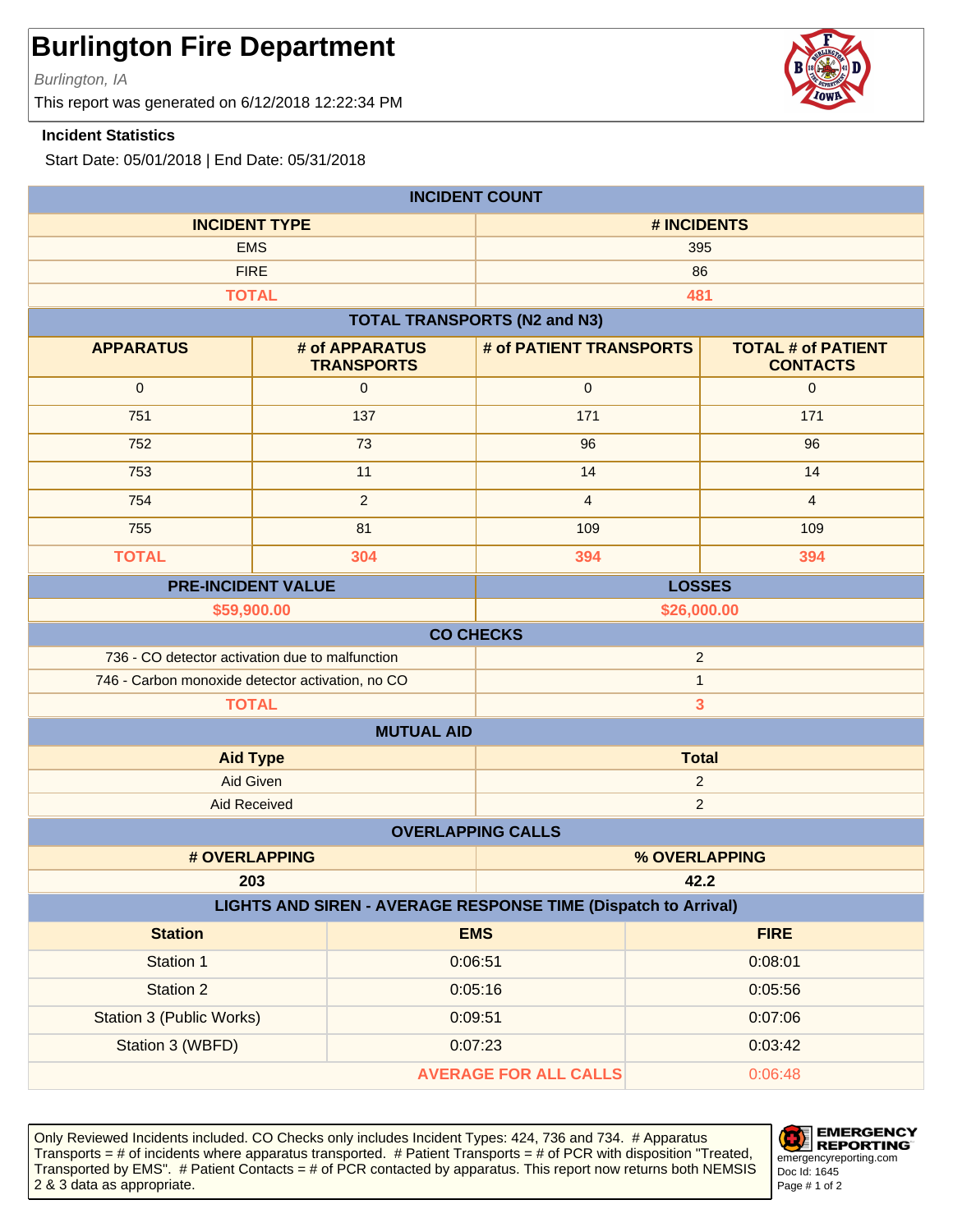| <b>LIGHTS AND SIREN - AVERAGE TURNOUT TIME (Dispatch to Enroute)</b> |         |            |                                      |
|----------------------------------------------------------------------|---------|------------|--------------------------------------|
| <b>Station</b>                                                       |         | <b>EMS</b> | <b>FIRE</b>                          |
| Station 1                                                            | 0:01:59 |            | 0:02:21                              |
| Station 2                                                            |         | 0:01:34    | 0:01:51                              |
| Station 3 (Public Works)                                             | 0:02:49 |            | 0:02:44                              |
| Station 3 (WBFD)                                                     | 0:01:27 |            | 0:03:02                              |
| <b>AVERAGE FOR ALL CALLS</b><br>0:01:53                              |         |            |                                      |
| <b>AGENCY</b>                                                        |         |            | <b>AVERAGE TIME ON SCENE (MM:SS)</b> |
| <b>Burlington Fire Department</b>                                    |         | 22:01      |                                      |

Only Reviewed Incidents included. CO Checks only includes Incident Types: 424, 736 and 734. # Apparatus Transports = # of incidents where apparatus transported. # Patient Transports = # of PCR with disposition "Treated, Transported by EMS". # Patient Contacts = # of PCR contacted by apparatus. This report now returns both NEMSIS 2 & 3 data as appropriate.

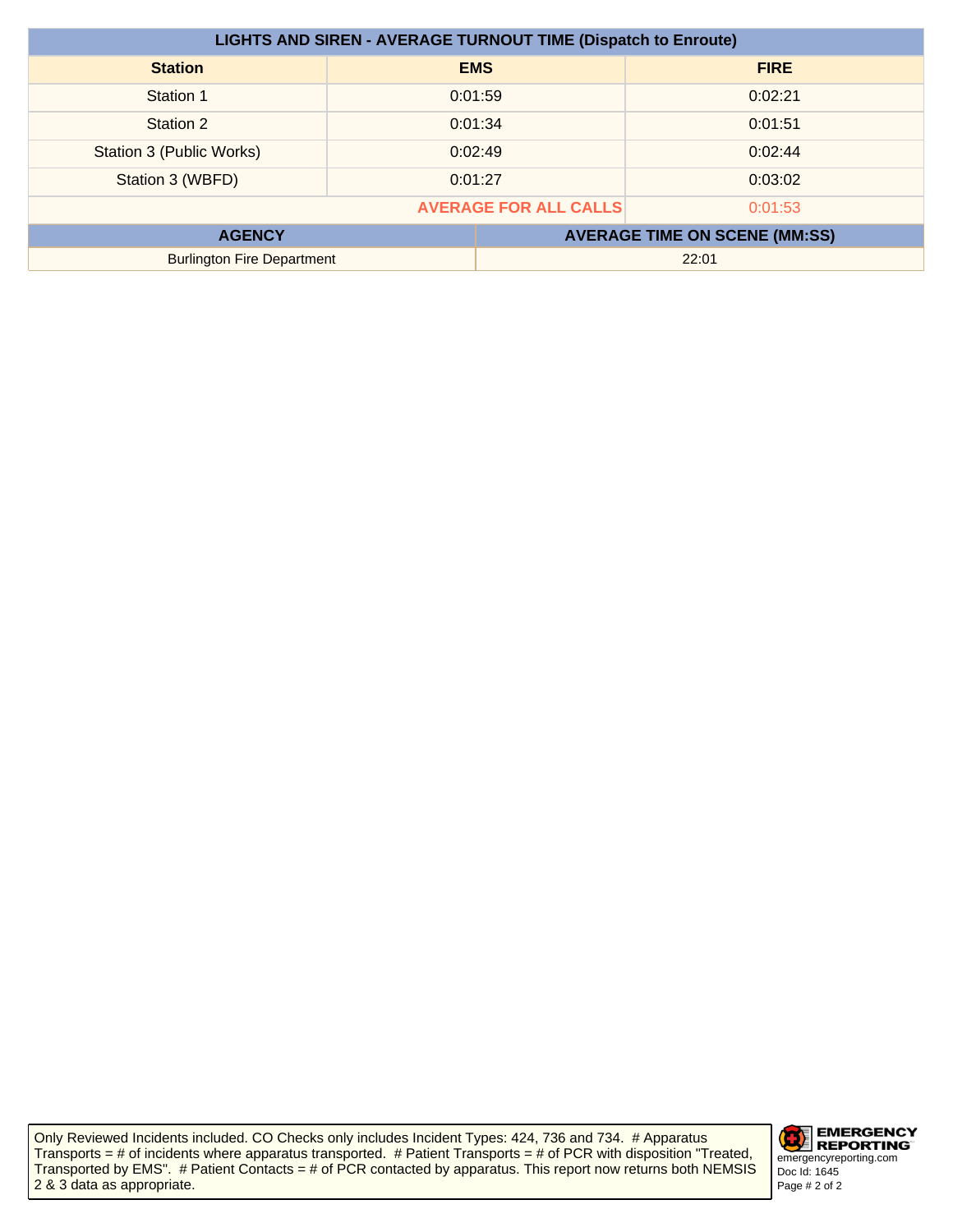Burlington, IA

This report was generated on 6/12/2018 12:24:16 PM

**Breakdown by Major Incident Types for Date Range** Zone(s): All Zones | Start Date: 05/01/2018 | End Date: 05/31/2018



| <b>MAJOR INCIDENT TYPE</b>         | # INCIDENTS   | % of TOTAL     |
|------------------------------------|---------------|----------------|
| <b>Fires</b>                       | 9             | 1.87%          |
| Rescue & Emergency Medical Service | 395           | 82.12%         |
| Hazardous Condition (No Fire)      | $\mathcal{P}$ | 0.42%          |
| Service Call                       | 27            | 5.61%          |
| Good Intent Call                   | 35            | 7.28%          |
| False Alarm & False Call           | 13            | 2.70%          |
| ΤΟΤΑL                              | 481           | <b>100.00%</b> |

Only REVIEWED incidents included. Summary results for a major incident type are not displayed if the count is zero.

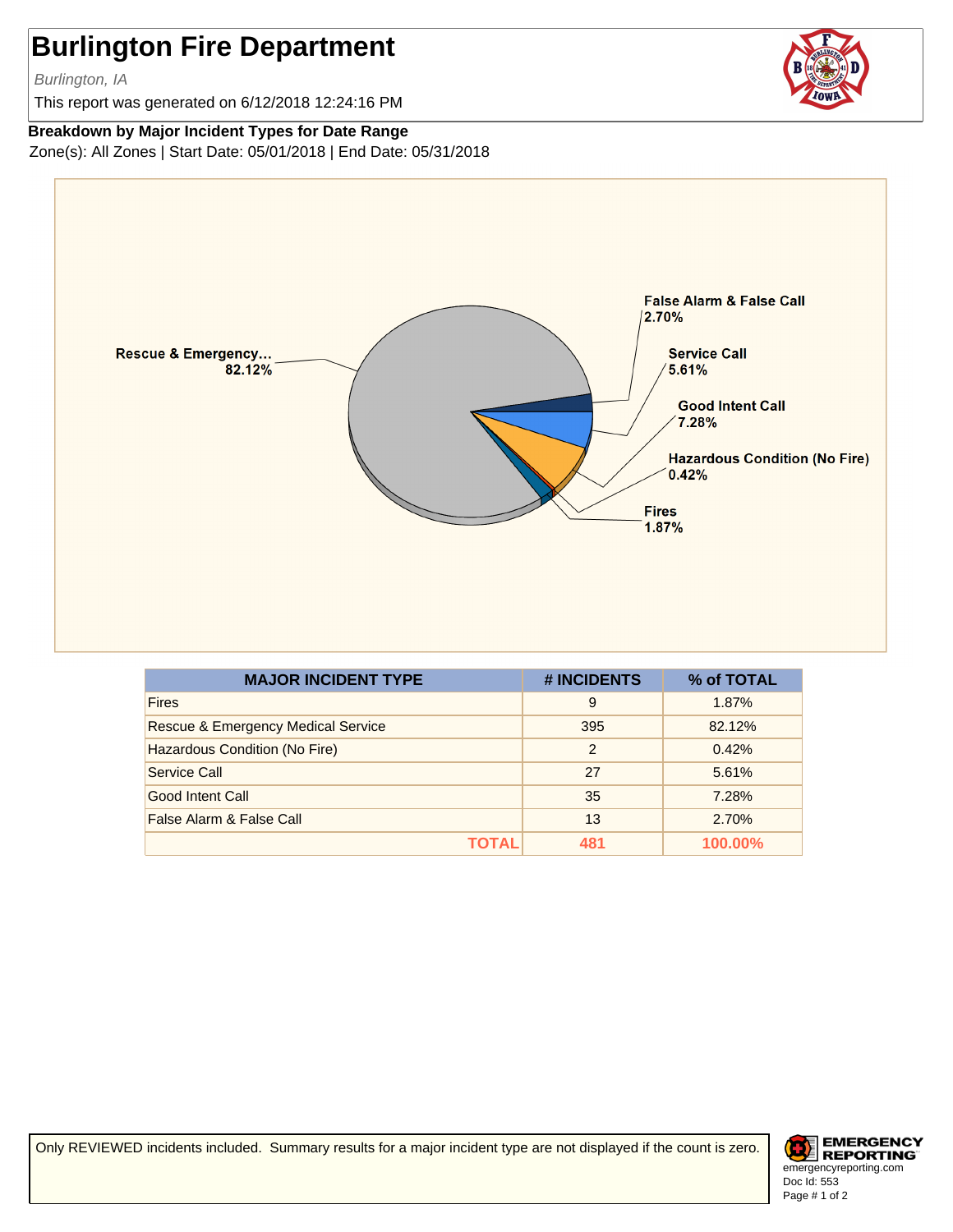| <b>Detailed Breakdown by Incident Type</b>               |                |            |
|----------------------------------------------------------|----------------|------------|
| <b>INCIDENT TYPE</b>                                     | # INCIDENTS    | % of TOTAL |
| 111 - Building fire                                      | 3              | 0.62%      |
| 113 - Cooking fire, confined to container                | $\overline{2}$ | 0.42%      |
| 130 - Mobile property (vehicle) fire, other              | $\mathbf{1}$   | 0.21%      |
| 142 - Brush or brush-and-grass mixture fire              | $\overline{c}$ | 0.42%      |
| 151 - Outside rubbish, trash or waste fire               | $\mathbf{1}$   | 0.21%      |
| 321 - EMS call, excluding vehicle accident with injury   | 375            | 77.96%     |
| 322 - Motor vehicle accident with injuries               | 14             | 2.91%      |
| 324 - Motor vehicle accident with no injuries.           | 3              | 0.62%      |
| 342 - Search for person in water                         | 1              | 0.21%      |
| 350 - Extrication, rescue, other                         | 1              | 0.21%      |
| 351 - Extrication of victim(s) from building/structure   | 1              | 0.21%      |
| 444 - Power line down                                    | 1              | 0.21%      |
| 463 - Vehicle accident, general cleanup                  | $\mathbf{1}$   | 0.21%      |
| 531 - Smoke or odor removal                              | $\mathbf{1}$   | 0.21%      |
| 550 - Public service assistance, other                   | $\mathbf{1}$   | 0.21%      |
| 553 - Public service                                     | 8              | 1.66%      |
| 554 - Assist invalid                                     | $\mathbf{1}$   | 0.21%      |
| 561 - Unauthorized burning                               | 13             | 2.70%      |
| 571 - Cover assignment, standby, moveup                  | 3              | 0.62%      |
| 600 - Good intent call, other                            | $\mathbf{1}$   | 0.21%      |
| 611 - Dispatched & cancelled en route                    | 14             | 2.91%      |
| 622 - No incident found on arrival at dispatch address   | 10             | 2.08%      |
| 631 - Authorized controlled burning                      | $\overline{2}$ | 0.42%      |
| 650 - Steam, other gas mistaken for smoke, other         | $\mathbf{1}$   | 0.21%      |
| 651 - Smoke scare, odor of smoke                         | $\overline{2}$ | 0.42%      |
| 652 - Steam, vapor, fog or dust thought to be smoke      | $\mathbf{1}$   | 0.21%      |
| 653 - Smoke from barbecue, tar kettle                    | $\mathbf{1}$   | 0.21%      |
| 671 - HazMat release investigation w/no HazMat           | 3              | 0.62%      |
| 732 - Extinguishing system activation due to malfunction | $\mathbf{1}$   | 0.21%      |
| 733 - Smoke detector activation due to malfunction       | 1              | 0.21%      |
| 735 - Alarm system sounded due to malfunction            | 3              | 0.62%      |
| 736 - CO detector activation due to malfunction          | $\overline{2}$ | 0.42%      |
| 743 - Smoke detector activation, no fire - unintentional | $\overline{c}$ | 0.42%      |
| 745 - Alarm system activation, no fire - unintentional   | 3              | 0.62%      |
| 746 - Carbon monoxide detector activation, no CO         | $\mathbf{1}$   | 0.21%      |
| <b>TOTAL INCIDENTS:</b>                                  | 481            | 100.00%    |

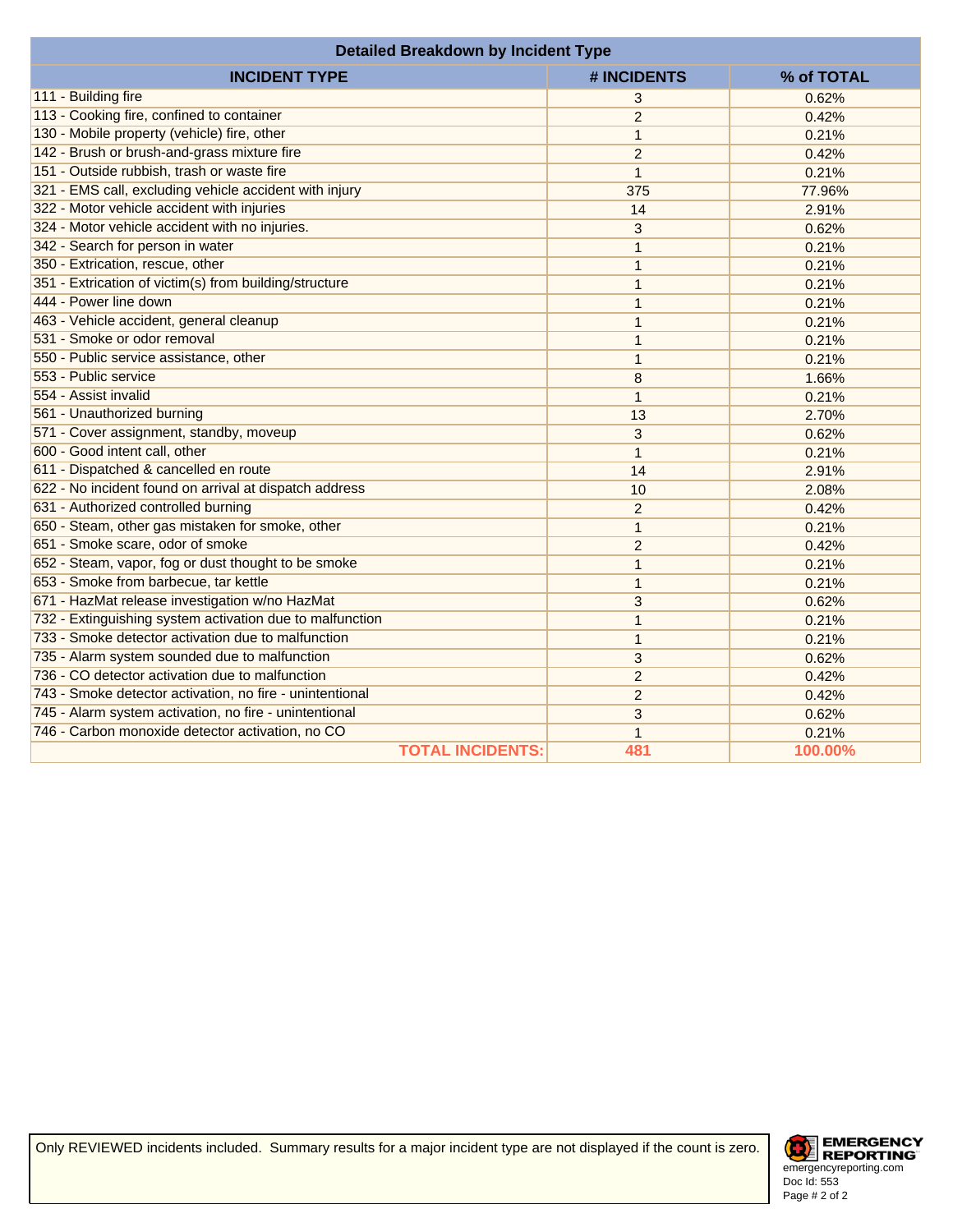Burlington, IA

This report was generated on 6/12/2018 12:26:37 PM

#### **Count of Incidents by Incident Type per Zone**

Incident Status: All | Start Date: 05/01/2018 | End Date: 05/31/2018



Report shows count of incidents for Status selected.



**EMERGENCY REPORTING** emergencyreporting.com Doc Id: 1390 Page # 1 of 3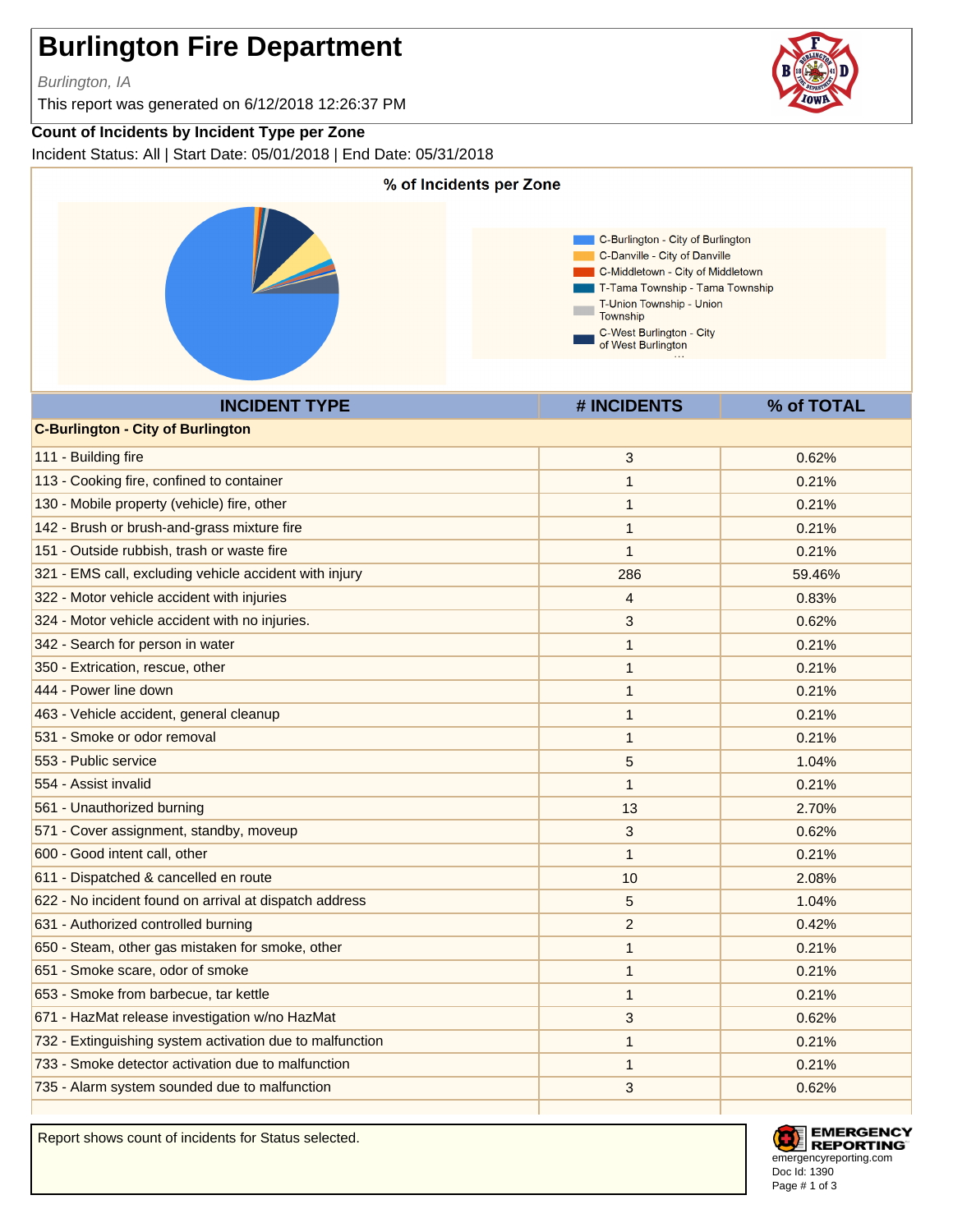| 736 - CO detector activation due to malfunction                   | $\mathbf 1$    | 0.21%  |
|-------------------------------------------------------------------|----------------|--------|
| 743 - Smoke detector activation, no fire - unintentional          | $\overline{c}$ | 0.42%  |
| 745 - Alarm system activation, no fire - unintentional            | 3              | 0.62%  |
| 746 - Carbon monoxide detector activation, no CO                  | 1              | 0.21%  |
| Zone: C-Burlington - City of Burlington Total Incident:           | 363            | 75.47% |
| <b>C-Danville - City of Danville</b>                              |                |        |
| 321 - EMS call, excluding vehicle accident with injury            | $\overline{4}$ | 0.83%  |
| Zone: C-Danville - City of Danville Total Incident:               | 4              | 0.83%  |
| <b>C-Middletown - City of Middletown</b>                          |                |        |
| 321 - EMS call, excluding vehicle accident with injury            | 2              | 0.42%  |
| 611 - Dispatched & cancelled en route                             | 1              | 0.21%  |
| Zone: C-Middletown - City of Middletown Total Incident:           | 3              | 0.62%  |
| <b>C-West Burlington - City of West Burlington</b>                |                |        |
| 113 - Cooking fire, confined to container                         | $\mathbf{1}$   | 0.21%  |
| 321 - EMS call, excluding vehicle accident with injury            | 42             | 8.73%  |
| 322 - Motor vehicle accident with injuries                        | 1              | 0.21%  |
| 611 - Dispatched & cancelled en route                             | 1              | 0.21%  |
| 622 - No incident found on arrival at dispatch address            | 1              | 0.21%  |
| Zone: C-West Burlington - City of West Burlington Total Incident: | 46             | 9.56%  |
| <b>Henderson - Henderson County</b>                               |                |        |
| 321 - EMS call, excluding vehicle accident with injury            | 18             | 3.74%  |
| 322 - Motor vehicle accident with injuries                        | 5              | 1.04%  |
| 611 - Dispatched & cancelled en route                             | 2              | 0.42%  |
| 622 - No incident found on arrival at dispatch address            | $\overline{2}$ | 0.42%  |
| Zone: Henderson - Henderson County Total Incident:                | 27             | 5.61%  |
| <b>Out of County - Out of County</b>                              |                |        |
| 321 - EMS call, excluding vehicle accident with injury            | 5              | 1.04%  |
| Zone: Out of County - Out of County Total Incident:               | 5              | 1.04%  |
| T-Con Township - Concordia Township                               |                |        |
| 321 - EMS call, excluding vehicle accident with injury            | $\mathbf{1}$   | 0.21%  |
| 553 - Public service                                              | 1              | 0.21%  |
| Zone: T-Con Township - Concordia Township Total Incident:         | $\overline{c}$ | 0.42%  |
| T-Dan Township - Danville Township                                |                |        |
| 321 - EMS call, excluding vehicle accident with injury            | 5              | 1.04%  |
| Zone: T-Dan Township - Danville Township Total Incident:          | 5              | 1.04%  |
| <b>T-Fit Riv Township - Flint River Township</b>                  |                |        |
| 142 - Brush or brush-and-grass mixture fire                       | $\mathbf{1}$   | 0.21%  |
| 321 - EMS call, excluding vehicle accident with injury            | 9              | 1.87%  |
| 322 - Motor vehicle accident with injuries                        | 1              | 0.21%  |
| 351 - Extrication of victim(s) from building/structure            | 1              | 0.21%  |
| 550 - Public service assistance, other                            | 1              | 0.21%  |
| 553 - Public service                                              | $\overline{2}$ | 0.42%  |
| 622 - No incident found on arrival at dispatch address            | $\overline{c}$ | 0.42%  |
|                                                                   |                |        |

Report shows count of incidents for Status selected.

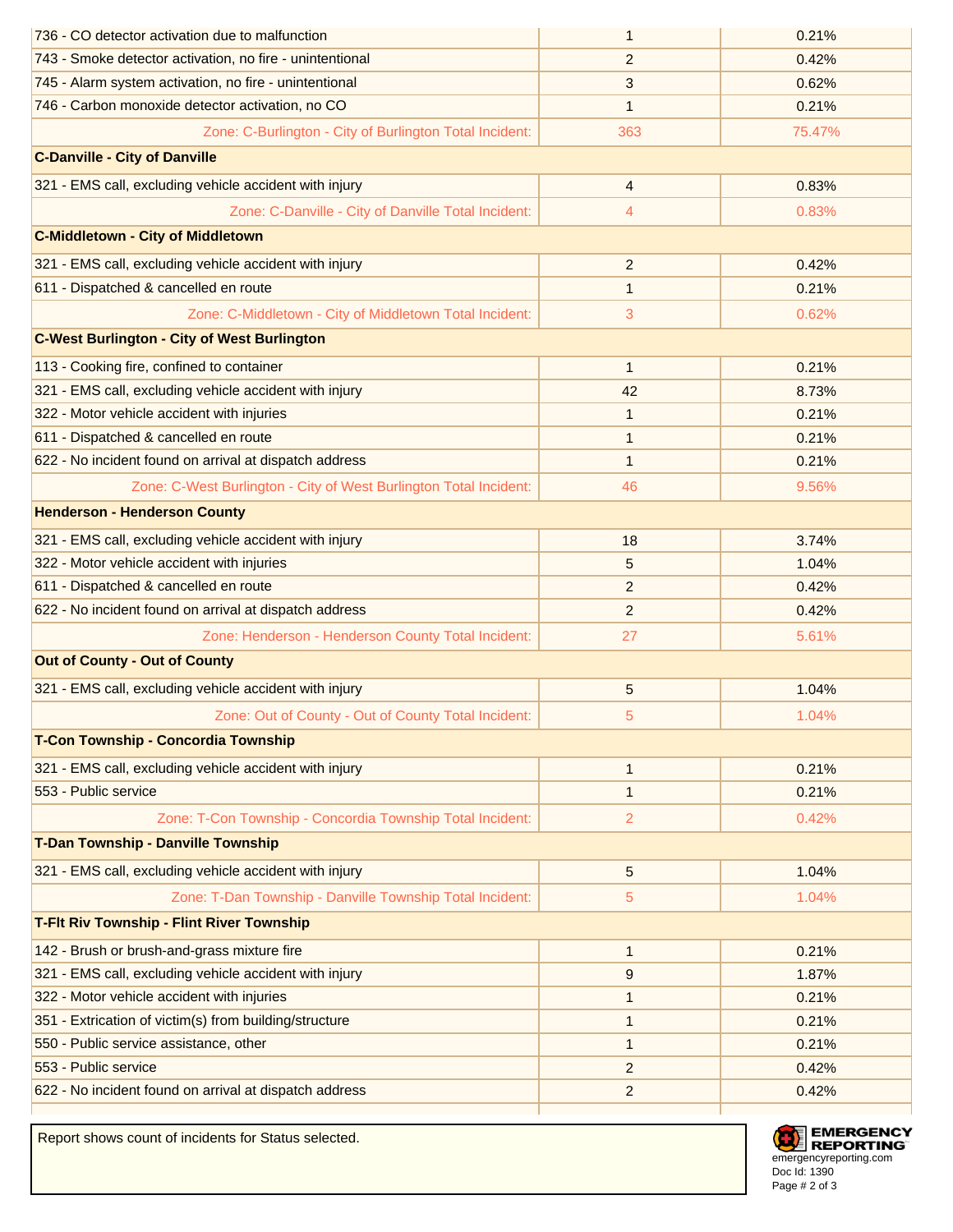| 651 - Smoke scare, odor of smoke                                |     | 0.21% |
|-----------------------------------------------------------------|-----|-------|
| Zone: T-FIt Riv Township - Flint River Township Total Incident: | 18  | 3.74% |
| <b>T-Fran Township - Franklin Township</b>                      |     |       |
| 321 - EMS call, excluding vehicle accident with injury          | 2   | 0.42% |
| Zone: T-Fran Township - Franklin Township Total Incident:       | 2   | 0.42% |
| T-Tama Township - Tama Township                                 |     |       |
| 321 - EMS call, excluding vehicle accident with injury          |     | 0.21% |
| 322 - Motor vehicle accident with injuries                      |     | 0.21% |
| 652 - Steam, vapor, fog or dust thought to be smoke             |     | 0.21% |
| Zone: T-Tama Township - Tama Township Total Incident:           | 3   | 0.62% |
| <b>T-Union Township - Union Township</b>                        |     |       |
| 322 - Motor vehicle accident with injuries                      | 2   | 0.42% |
| 736 - CO detector activation due to malfunction                 |     | 0.21% |
| Zone: T-Union Township - Union Township Total Incident:         | 3   | 0.62% |
| <b>TOTAL INCIDENTS FOR AII ZONES:</b>                           | 481 | 100%  |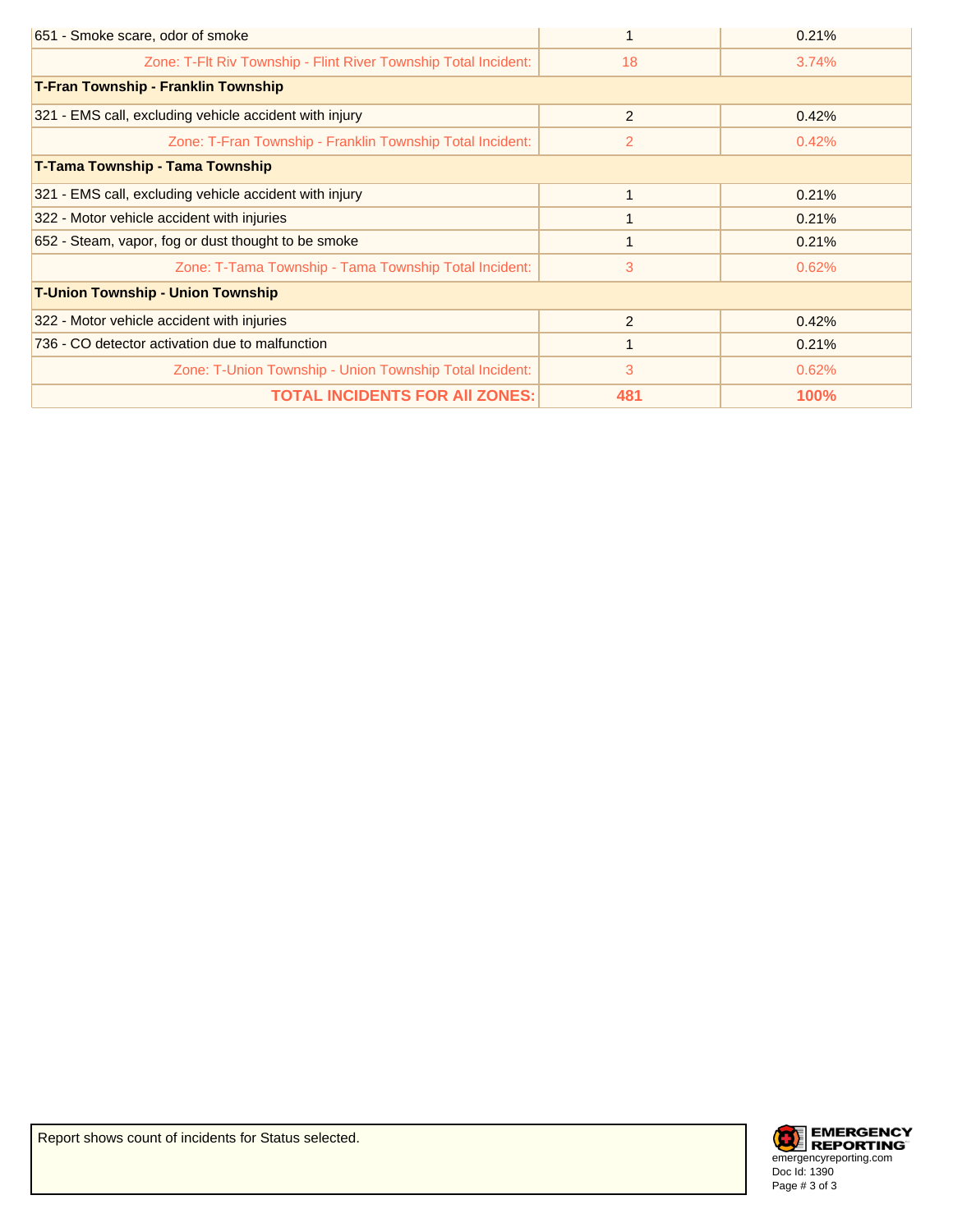Burlington, IA

This report was generated on 6/12/2018 12:24:47 PM



#### **Patient Transport Count per Destination for Date Range (N2-N3)**

Start Date: 05/01/2018 | End Date: 05/31/2018

| <b>HOSPITAL DESTINATION</b>          | # TRANSPORTS  |
|--------------------------------------|---------------|
| <b>Burlington Care Center</b>        | $\mathcal{P}$ |
| <b>Genesis East</b>                  | 3             |
| <b>Great River Hospice</b>           |               |
| <b>Great River Medical Center</b>    | 285           |
| Residence                            | 2             |
| Sunnybrook Assisted Living           |               |
| <b>Unity Point Trinity</b>           | 2             |
| University of Iowa Hospital & Clinic | 6             |

Only REVIEWED incidents included. This report now returns both NEMSIS 2 & 3 data as appropriate.

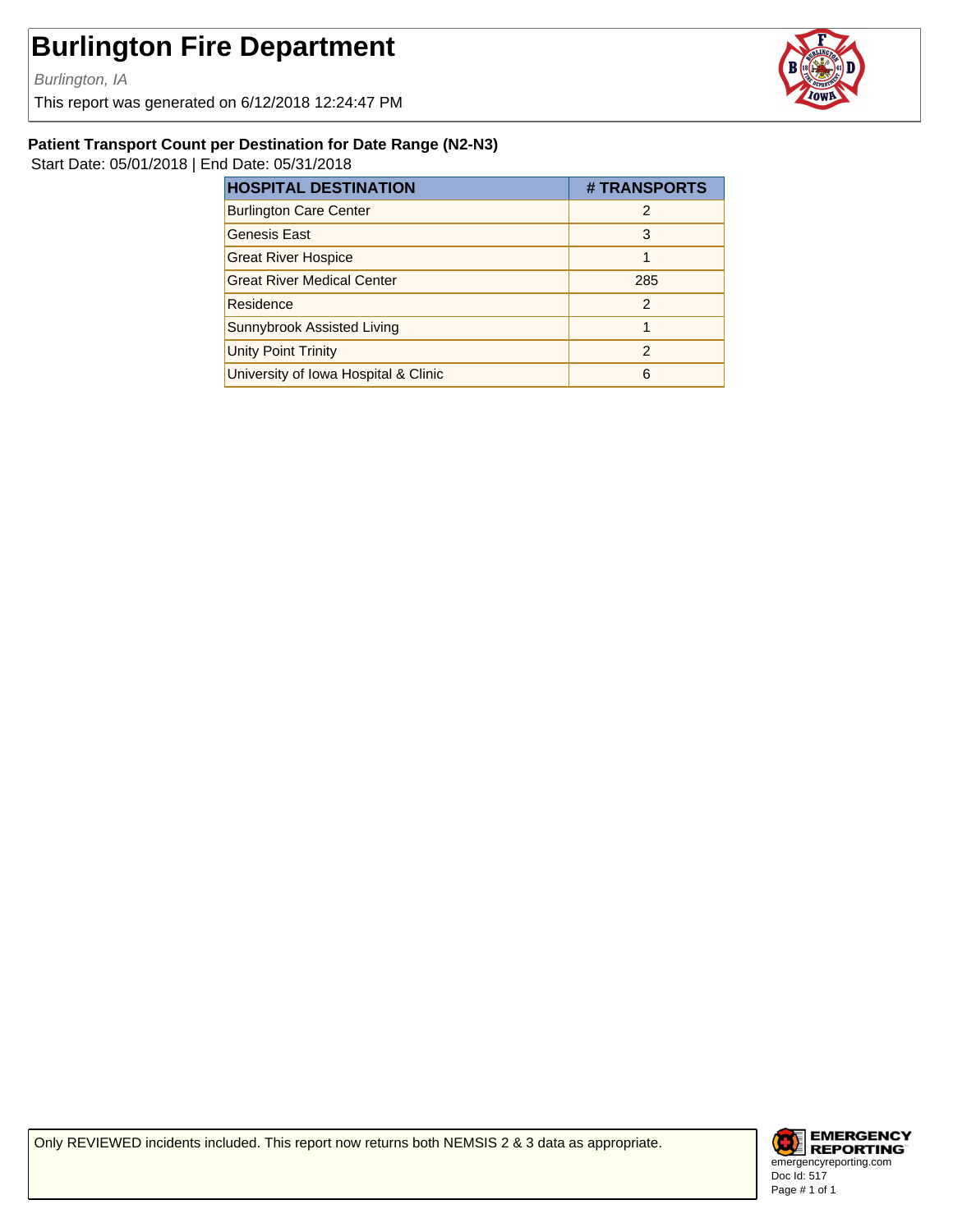Burlington, IA

This report was generated on 6/12/2018 12:30:07 PM





Response Mode: Lights and Sirens | Start Date: 05/01/2018 | End Date: 05/31/2018

| Zone                        | <b>AVERAGE RESPONSE TIME (in minutes)</b> |
|-----------------------------|-------------------------------------------|
| Out of County               | 25.89                                     |
| <b>Henderson County</b>     | 15.57                                     |
| City of Danville            | 13.03                                     |
| Danville Township           | 12.58                                     |
| <b>Flint River Township</b> | 11.65                                     |
| Concordia Township          | 11.48                                     |
| <b>City of Middletown</b>   | 9.49                                      |
| <b>Union Township</b>       | 9.45                                      |
| <b>Tama Township</b>        | 8.37                                      |
| City of West Burlington     | 7.03                                      |
| <b>Franklin Township</b>    | 6.99                                      |
| City of Burlington          | 5.41                                      |

Only REVIEWED incidents included.Response Time is Dispatched to Arrived. Includes all apparatus with arival times. Excludes "Cancelled" apparatus.

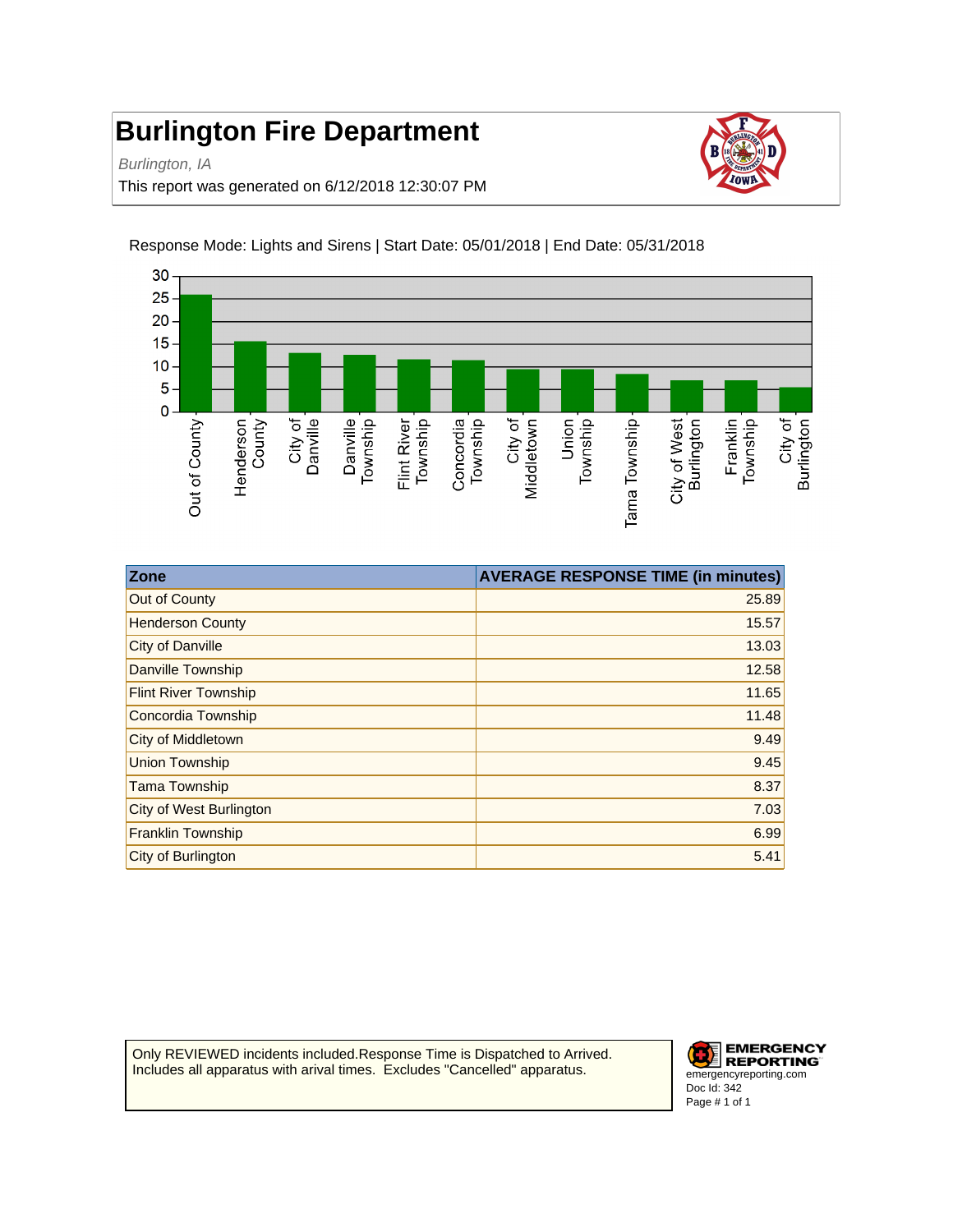#### **Matt Trexel**

i,

| From:    | LIFENET Notifications Service <web@lifenetsystems.com></web@lifenetsystems.com> |
|----------|---------------------------------------------------------------------------------|
| Sent:    | Friday, June 01, 2018 1:46 AM                                                   |
| To:      | Matt Trexel                                                                     |
| Subject: | LIFENET System: Transmission Summary Report is available (5/1/2018 - 6/1/2018)  |
|          |                                                                                 |

**CONTRO** 

## **LIFENET**<sup>\*</sup>System



### **13 Month Transmission History:**